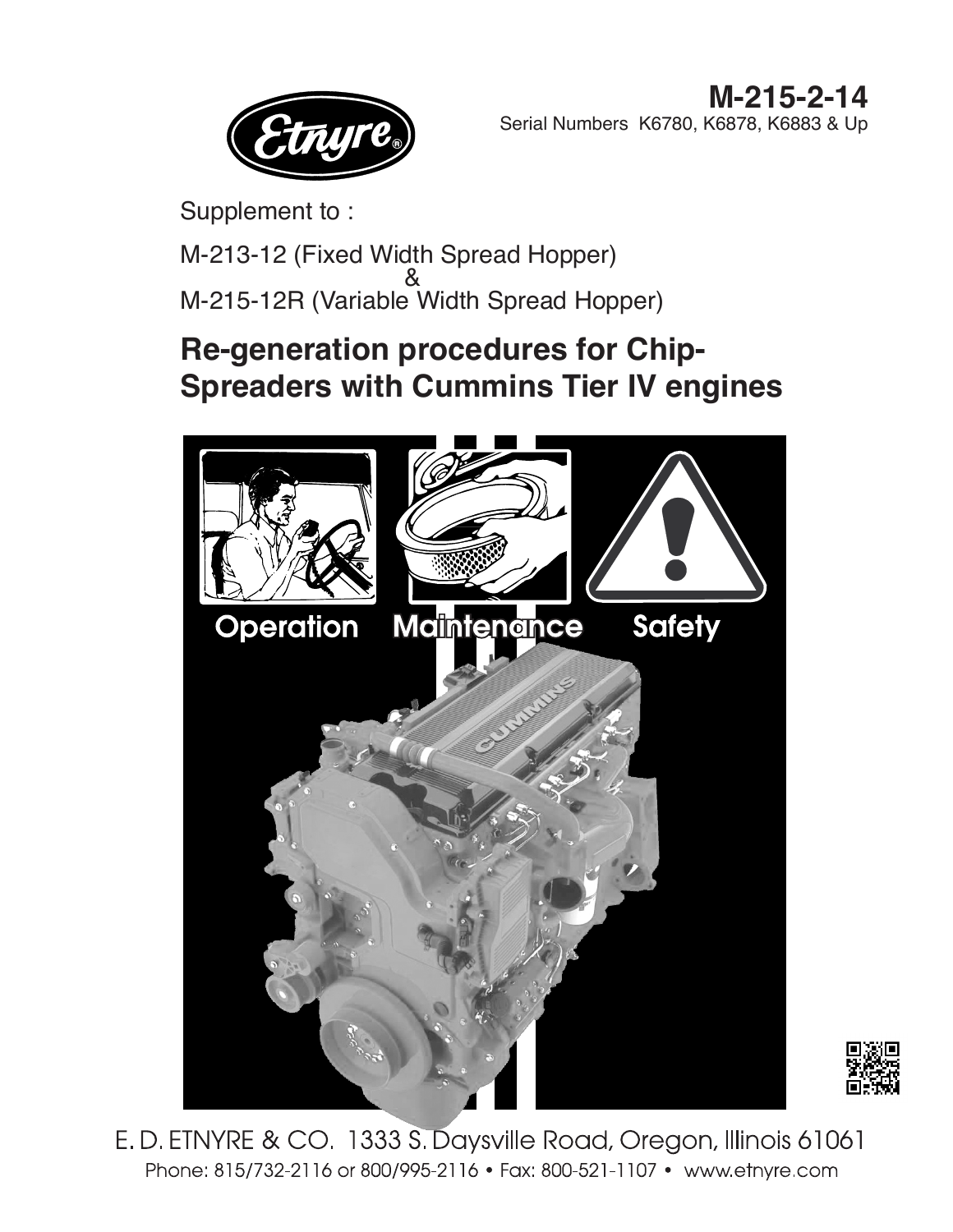## **Safety Precautions, Hazard Seriousness Level**

You will find safety information boxes throughout this manual. These boxes contain information alerting you to situations or actions to avoid.

Signal words (DANGER, WARNING and CAU-TION) are used to identify levels of hazard seriousness. Their selection is based on the likely consequence of human interaction with a hazard. Definitions of hazard levels are as follows.

**A DANGER - Immediate hazards which will** result in severe personal injury or death.

**A** WARNING - Hazards or unsafe practices which **could** result in severe personal injury or death.

**CAUTION - Hazards or unsafe practic**es which could result in minor personal injury or product or property damage.

**OPERATION** 

#### **CALIFORNIA**

Proposition 65 WARNING

Diesel engine exhaust and some of its constituents are known to the State of California to cause cancer, birth defects, and other reproductive harm.

Please note this warning and remember -

Always start and operate the engine in a well ventilated area;

If in an enclosed area, vent the exhaust to the outside; Do not modify or tamper with the exhaust system.

#### **A** WARNING

Do not use this machine for any operation which is not described in this manual.

If you have any questions about operation of this machine, contact the Etnyre Service Department at

1-800-995-2116 or 1-815-732-2116.

Operations that are not approved could cause serious injury or death.

## **A** WARNING

#### **Fluoroelastomer Handling**

Some O-rings and seals used in this vehicle are made from fluoroelastomers. When used under design conditions, fluoroelastomers do not require special handling. However, when fluoroelastomers are heated to temperatures beyond their design temperature (around 600º Fahrenheit), decomposition may occur with the formation of hydrofluoric acid. Hydrofluoric acid can be extremely corrosive to human tissue if not handled properly.

A degraded seal may appear as a charred or black sticky mass, Do not touch either the seal or the surrounding equipment without wearing neoprene or PVC gloves if degradation is suspected. Wash parts and equipment with 10% lime water (calcium hydroxide solution) to neutralize any hydrofluoric acid.

If contact with the skin occurs, wash the affected areas immediately with water. Then rub a 2.5 calcium gluconate gel into the skin until there is no further irritation, while seeking prompt medical attention.

Note to Physicians: For advice or treatment of HF burns, call the DuPont Medical Emergency number, 1-800-441-3637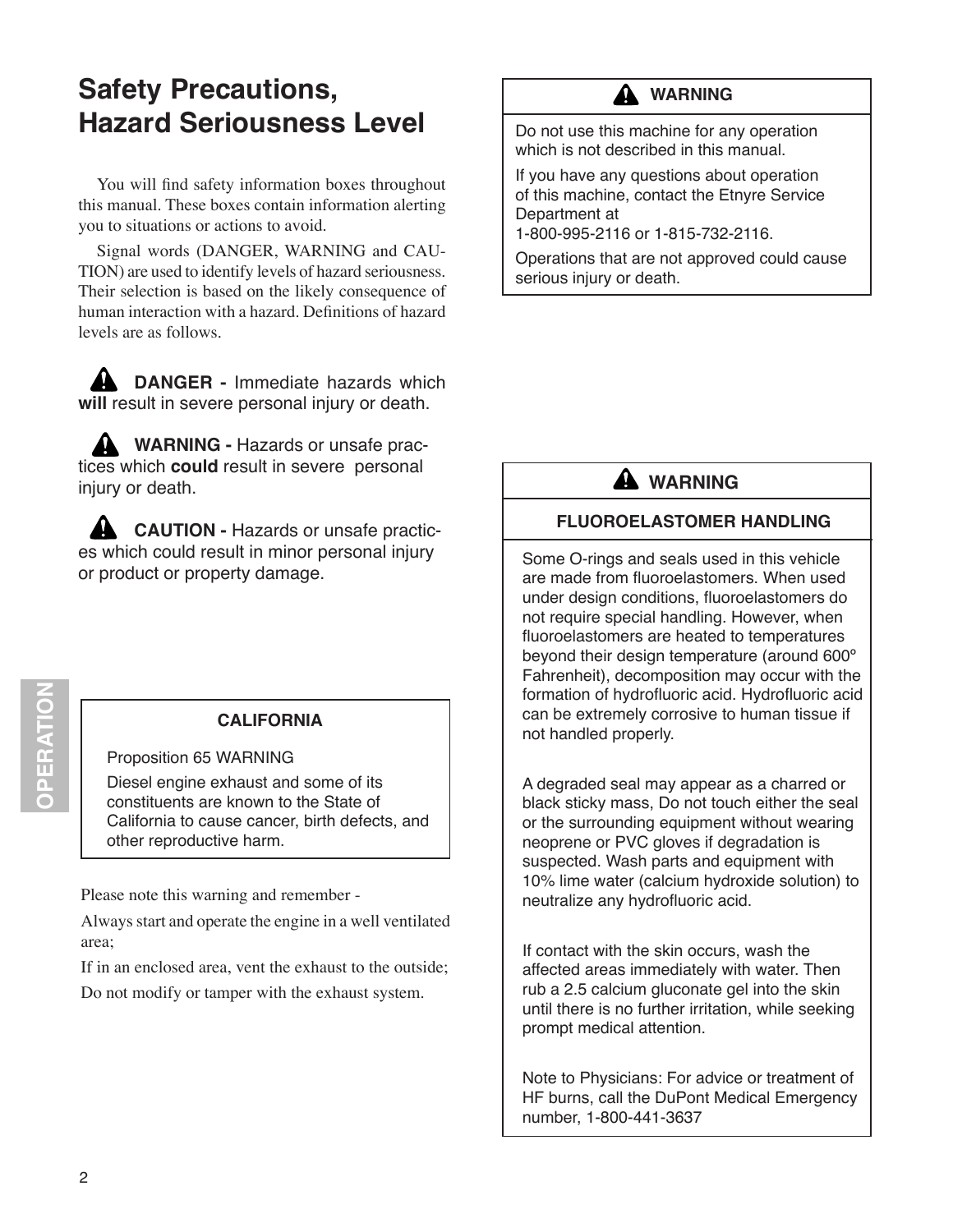## **INTRODUCTION**

Cummins Tier IV engines have a re-generation feature. There are two types of re-generation events. The first is called "Active SCR/Exhaust System Cleaning". This event happens automatically while the machine is in operation, and there is nothing that the operator needs to do. It is transparent and may not even be noticed while it is active.

The second type of event is a Manual or "Non Mission" Regeneration, and does require the operator to take action. This should happen very infrequently (a month or more in between). When this type of regeneration is required, the Engine Warning light will come on, and the Murphy Power View display will show an icon meaning a regeneraton is needed.



**Figure 1. "Regeneration Needed" Icon**

## **PROCEDURES**

#### **Active SCR/Exhaust System Cleaning**

For active SCR/exhaust system cleaning to occur, the ECM **must** determine that the aftertreatment timer or duty cycle-based algorithms have reached a specified limit. Once this limit is reached, the engine will alter its operation in order to create exhaust temperatures high enough to actively regenerate the aftertreatment system.

As mentioned, Active SCR/exhaust system cleaning is largely transparent to the equipment operator. The equipment operator may notice an increase in turbocharger noise during an active SCR/exhaust system cleaning event, and may notice that the high exhaust temperature lamp is illuminated.

#### **Manual "Non Mission" Regeneration**

When the "Regeneration Needed" icon is displayed (Figure 1), the operator can either inhibit/delay the regeneration until a later time, or initiate the manual regeneration. Both of these commands are done using the Murphy Power View.

### **A** CAUTION

 Select an appropriate location to park the equipment.

 Choose a surface that will not burn or melt under high exhaust temperatures (such as clean concrete or gravel, not grass or asphalt).

 Make sure there are no items within 2 ft [0.6m] of the exhaust outlet.

### A WARNING

 Items that can burn, melt, or explode must be kept at least 5 ft [1.5 m] from the exhaust outlet (such as gasoline, paper, plastics, fabrics, compressed gas containers, hydraulic lines).